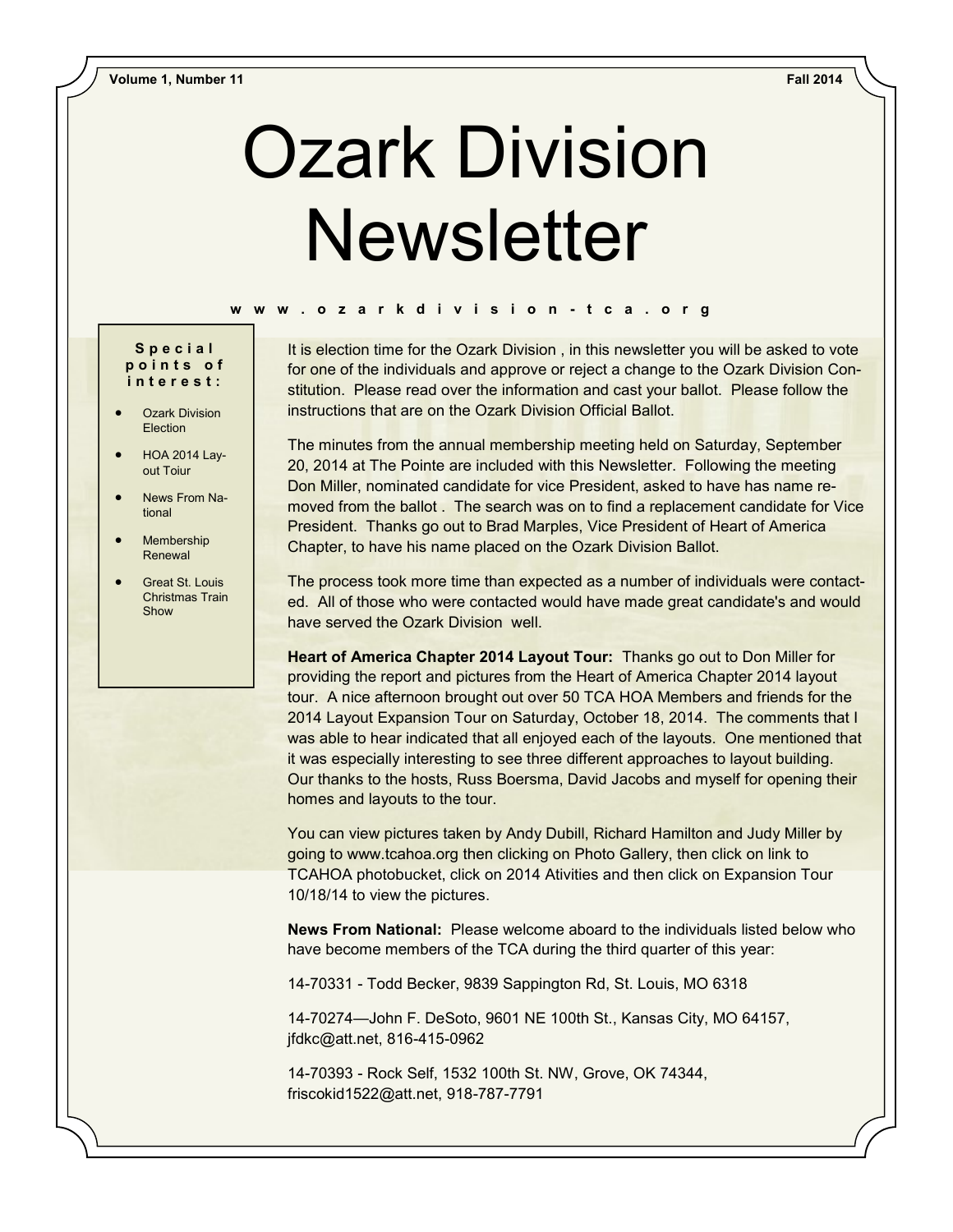# News From National Continued from page 1

The following individuals residing within the Ozark Division boundaries have been dropped during the 3rd quarter: If you know any of these individuals let them know they are welcome back:

| 92-36000 Ellis L. Brady       | 08-63169 James R. Crouse  | 13-69449 Louis Degginger     |
|-------------------------------|---------------------------|------------------------------|
| 85-22573 Eddie E. Gay         | 92-35862 Richard F. Gibbs | 95-40676 Francis Haderthauer |
| 86-24005 Dale Johnson         | 08-63073 Bob Jones        | 75-8375 Joseph Jones         |
| 75-8574 Adam J. Laffleur, Jr. | 98-48564 Jim Laski        | 73-5417 Francis A. Smith     |
| 73-5066 David L. Stonecipher  | 95-40712 Jim Strassner    | 92-35720 Nick Stroda         |
| 90-32105 Dennis A. Taube      | 84-21006 James L. Wagner  | 12-68251 Rodney S. Waters    |

**'Tis the season:** 'Tis the season for those holiday trains, big or small. Here are a few of those venues who are featuring special holiday events in the Ozark Division. I recommend that you check websites for times and admissions, if any. The Kansas City Southern Railway probably has the biggest footprint within the Ozark Division as their Holiday Express will be traveling in Arkansas, Kansas, Missouri and Oklahoma. Here is their website for locations and times; kcsouthern.com. Here are a few more regional or tourist railroads that are offering special attractions for the holiday's. Arkansas & Missouri Railroad located in Springdale, AR, amrailroad.com. The Abilene & Smoky Valley in Abilene, KS, asvrr.org and Midland Railway Historical Association in Baldwin City, KS, midlandrailway,org. Missouri has several railroads and tourist lines with special events; Branson Scenic Railway, Branson, MO, featuring Polar Express excursions, bransontrain.com; Columbia Star Dinner Train, Columbia, MO, dinnertrain.com; St. Louis Iron Mountain & Southern Railway, Jackson, MO, slimrr.com. In Oklahoma The Polar Express is making its first appearance at the Bristow Depot, Bristow, OK, eaternflyerpolarexpressride.com. Here are several museums that are featuring train related events; Oklahoma Railway Muesum, Oklahoma City, OK, oklahomarailwaymuseum.org and the Museum of Transportation, Kirkwood, MO featuring the E. Desmond Lee Train Exhibit including the famous Famous Barr/ Macy holiday window layout display, transportationmuseumassociation.org. Children's Illustrated Art Museum located at Chesterfield Mall, Chesterfield, MO featuring visual history of trains, operating O gauge display and play area for kids. For more information call Jeanne at 314-941-2097. Don't forget that St. Louis Union Station (stlouisunionstation.com) and Kansas City Union Station (www.unionstation.org) are holding special events during the holiday season.

**Membership Renewal:** It is time to renew your membership in the Ozark Division for 2015. The annual membership is \$10 and can be paid in person at any Ozark Division function or by mail by completing the enclosed Membership Application and mailing following the instructions. If you are not sure about your membership status check the mailing label on the Newsletter. If the number 14 or lower number appears it is time to renew your membership or if no number appears it is time to join the Ozark Division.

**Great St. Louis Christmas Train Show:** This is a reminder that the Great St. Louis Christmas Train Show is just around the corner, Saturday, December 6, 2014 at Immanuel Lutheran School, 9733 Olive Blvd., Olivette, MO 63132.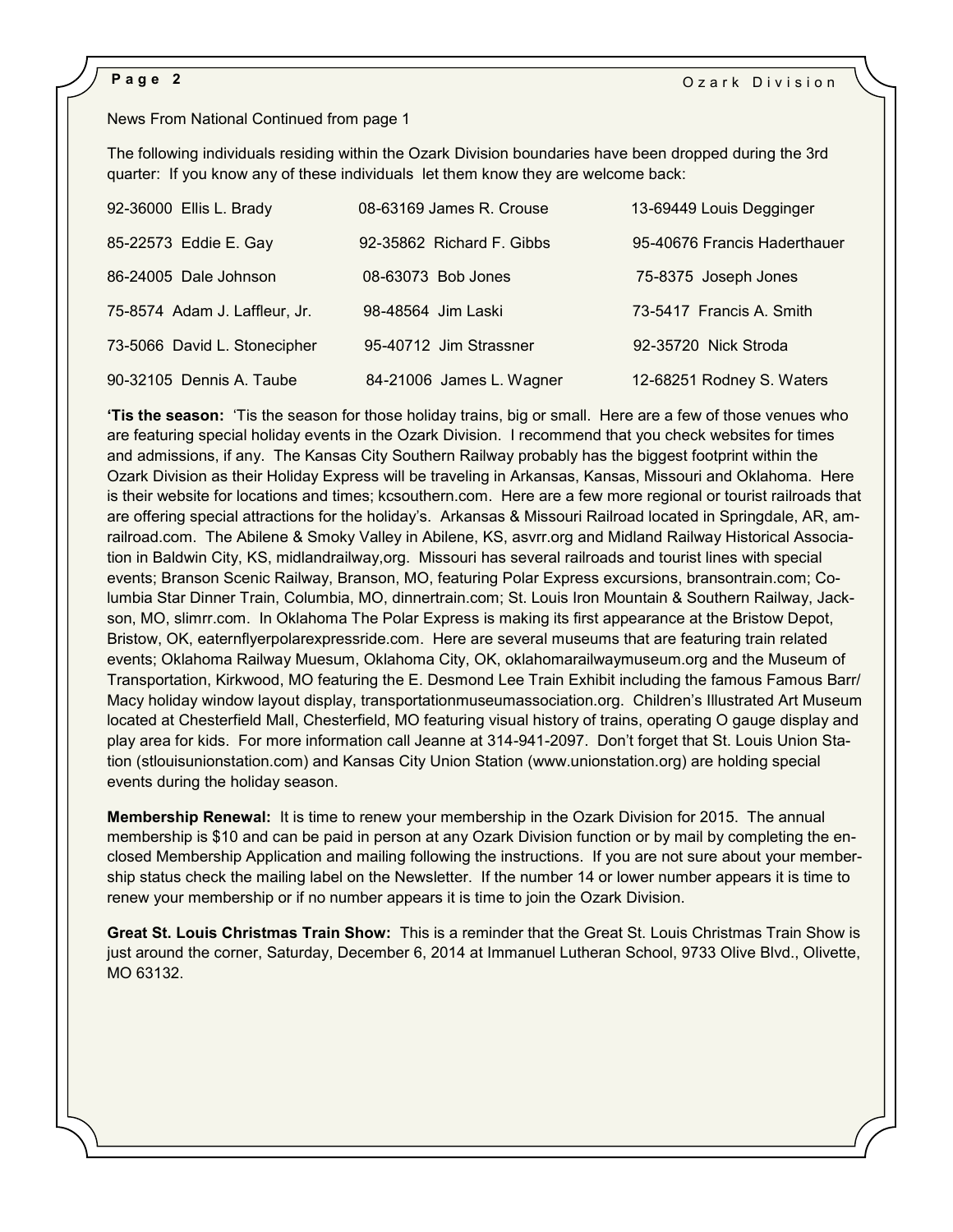**V i c e P r e s i d e n t** B r a d l e y W . M a r p l e s , M D T o p e k a , K S D o c t o r Internal Medicine C o t t o n – O ' N e i l C l i n i c T o p e k a , K S S i n c e 1 9 8 7 M a r r i e d w i t h 2 g r o w n c h i l d r e n T C A E x p e r i e n c e : M e m b e r s i n c e 1995 Vice President of Heart of America Chapter Member of LCCA, LOTS, Ives Society, Lionel Railroader Club R e p a ir trains for a local hobby shop and p e o p l e a r o u n d T o p e k a . Collects prewar O and Standard Gauge. **S e c r e t a r y / T r e a s u r e r** J o n R . L u n d v a l l B a l I w i n, M O Retired — Spent 40 years in the insurance b u s i n e s s ; p r e s e n t l y  $\,$  3 r d  $\,$  s h i f t  $\,$  y a r d  $\,$  d r i v e r  $\,$  f o r  $\,$ R a i l c r e w X p r e s s Married with 2 grown children, 3 g r a n d c h i l d r e n T C A E x p e r i e n c e : M e m b e r s i n c e 1975 Ozark Division President 1981-1982 Ozark Division Secretary/Treasurer 1986 to P r e s e n t Banquet Chairman, 1981 TCA National C o n v e n t i o n General Chairman 1992 TCA National C o n v e n t i o n Facilities Chairman 2013 TCA National C o n v e n t i o n President St. Louis Gateway Chapter 1980 M e m b e r o f L C C A sin c e 1975 Charles E. Madinger, Jr. I n n s b r o o k e , M O Retired - Owned Madinger Wines for over 40 y e a r s Married with 3 grown children, 3 g r a n d c h i l d r e n T C A E x p e r i e n c e : Member since 1999 Treasurer 2013 TCA National Convention An avid collectors and can been seen at train shows around the region wearing his hat " Magic and Make - Believe RR" hat.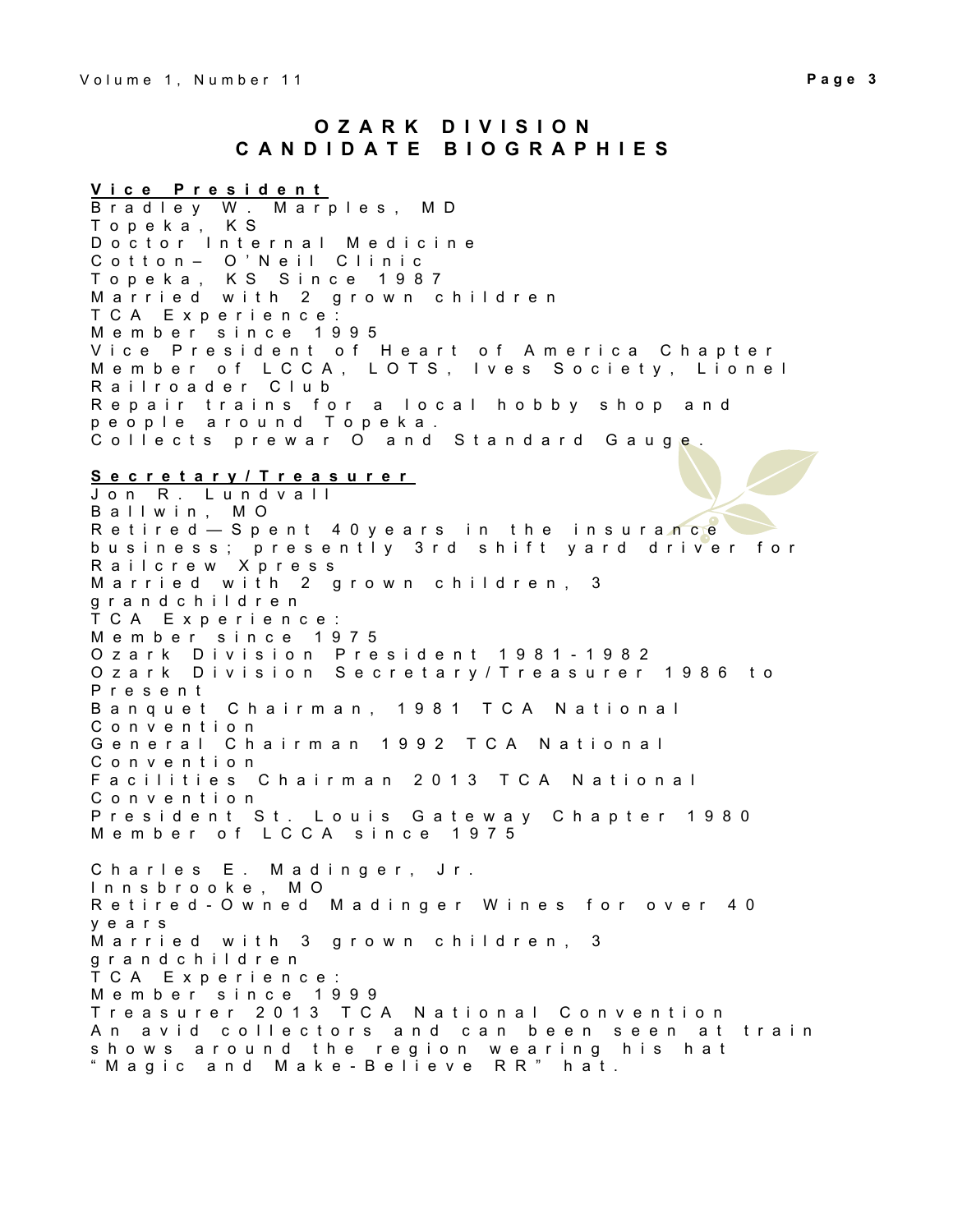# **OZARK DIVISION**

# **OFFICIAL BALLOT 2014**

**Voting Instructions: 1) Place your mark next to your candidate of choice or write-in a different choice. Place your completed ballot into the enclosed self-addressed envelope. 2) Please make sure you place your TCA National Membership number on the upper left corner of the envelope with your return address otherwise your ballot will be disqualified. Do not include anything else in the envelope. 3) All ballots must be postmarked December 4, 2014. Ballot envelope will be opened and counted on Saturday, December 6, 2014. The candidates will be notified of the results just as soon as the ballots are verified and counted.**

| <b>Vice President:</b>    |  |
|---------------------------|--|
| <b>Bradley W. Marples</b> |  |
| <b>Write In Candidate</b> |  |
| Secretary/Treasurer:      |  |
| Jon R. Lundvall           |  |
| Charles E. Madinger, Jr.  |  |
| <b>Write In Candidate</b> |  |

**Constitution Revision: The purpose of the proposed Ozark Division constitution is to separate the office Secretary/Treasurer into two separate offices; the office of Secretary and office of Treasurer. If this change to the Constitution is approved it will go into effect beginning January 1, 2017. The second proposed Constitution will change the wording in Article 8, Section 1 to two-thirds (2/3) of active voting members. If this change to the Constitution is approved it will go into effect January 1, 2015.**

**Shall the Ozark Division Constitution be changed to separate the office of Secretary/Treasurer?**

**For\_\_\_\_\_\_\_ Against\_\_\_\_\_\_\_\_**

**Revise Article 3, Section 1, A to read Secretary and Treasurer from Secretary/Treasurer; Revise Article 3, Section 2, C to read Secretary from Secretary/Treasurer; Article 3, Section 2, D to read President, Secretary and Treasurer from President and Secretary; Article 3, Section 3, A to read Secretary and Treasurer from Secretary/ Treasurer and Section 3, C to read Secretary and Treasurer from Secretary/Treasurer; Article 4, B to read Secretary from Secretary/Treasurer and Article C to read Secretary from Secretary/Treasurer**

**Shall the Ozark Division Constitution be change wording of Article 8?**

**For\_\_\_\_\_\_\_ Against\_\_\_\_\_\_\_\_\_**

**Article 8, Section 1 to read two-thirds (2/3) of active voting members from two-thirds (2/3) of the active membership.**

**A copy of the proposed Constitution can viewed at the Ozark Division website www.ozarkdivisiontca.org.**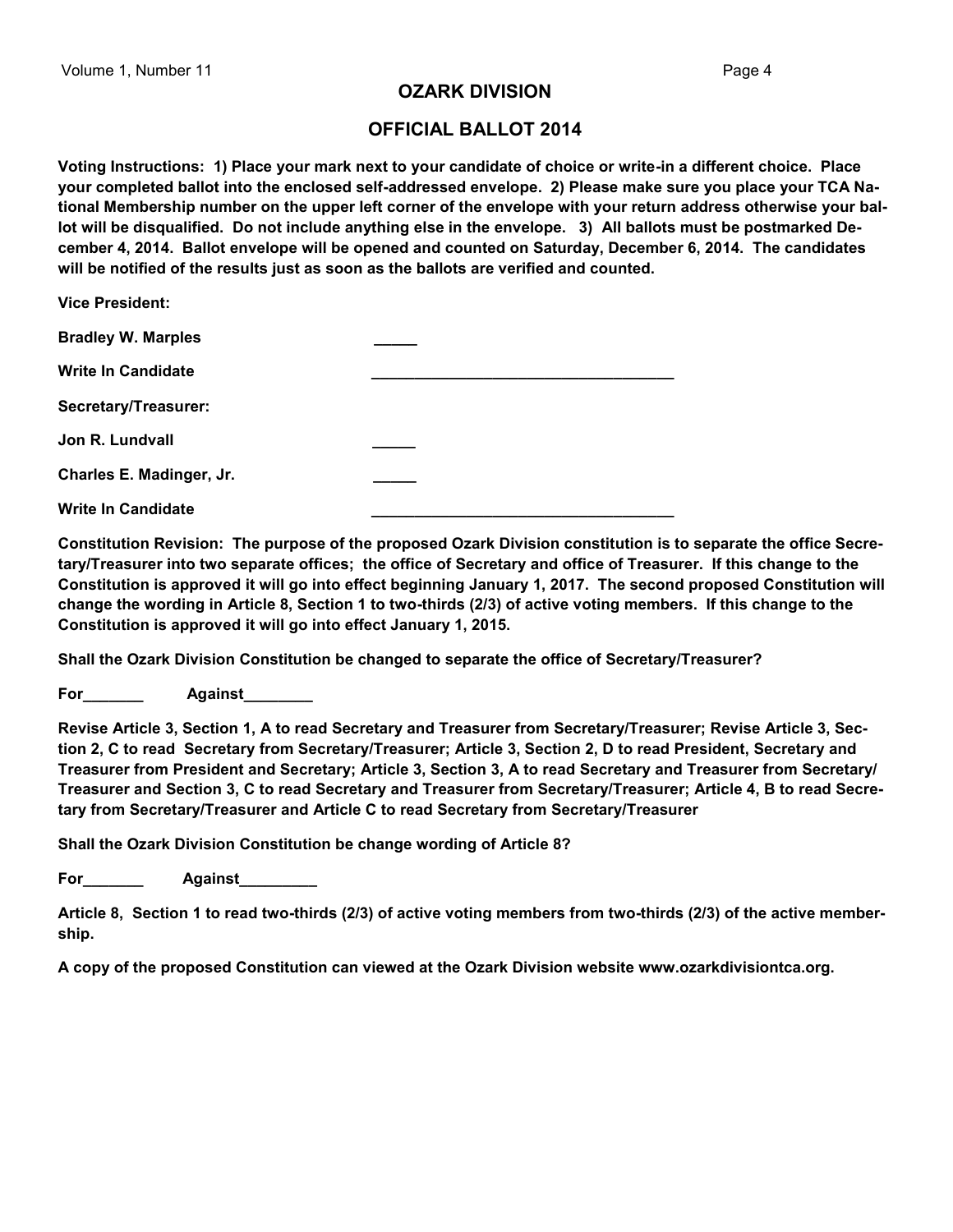#### Volume 1, Number 11 Page 5

I owe you and explanation why the Fall Ozark Division Newsletter is late getting out. We had a difficult time in recruiting a replacement candidate(s) for Vice President. I made a number of member inquiries and was politely turned down. I am sure that President James did the same and got the same results. Thanks go out to Brad Marples for his commitment to serving the Ozark Division membership needs if elected.

I am wondering now if separating the office of Secretary/Treasurer is in the best interest of the Ozark Division? I say that since we have had a hard time seeking candidates.

I hope everyone will take a few minutes and review the Ozark Division Official Ballot and then vote. If the Ozark Division Constitution changes are approved they will be the first since January 1, 2007.

The Ozark Division Fall Newsletter has been mailed to all Ozark Division members who are in good standing.

Jon Lundvall, Editor [jonlstrains@netscape.net](mailto:jonlstrains@netscape.net) 314-239-7996

# **TCA Mission Statement**

To develop an appreciation of and to preserve an important segment of history – Tinplate Toy Trains – through research, education, community outreach, fellowship, establishment of collecting standards, and to promote the growth and enjoyment of collecting and operating toy model, and scale trains.

Ozark Division Contacts: Dennis James, President [dennisjames@centurytel.net](mailto:dennisjames@centurytel.net) 636-745-9140 Edwin L. Eggerding, Vice President [edderding@centurytel.net](mailto:edderding@centurytel.net) Jon Lundvall, Secretary/Treasurer [jonlstrains@netscape.net](mailto:jonlstrains@netscape.net) 314-239-7996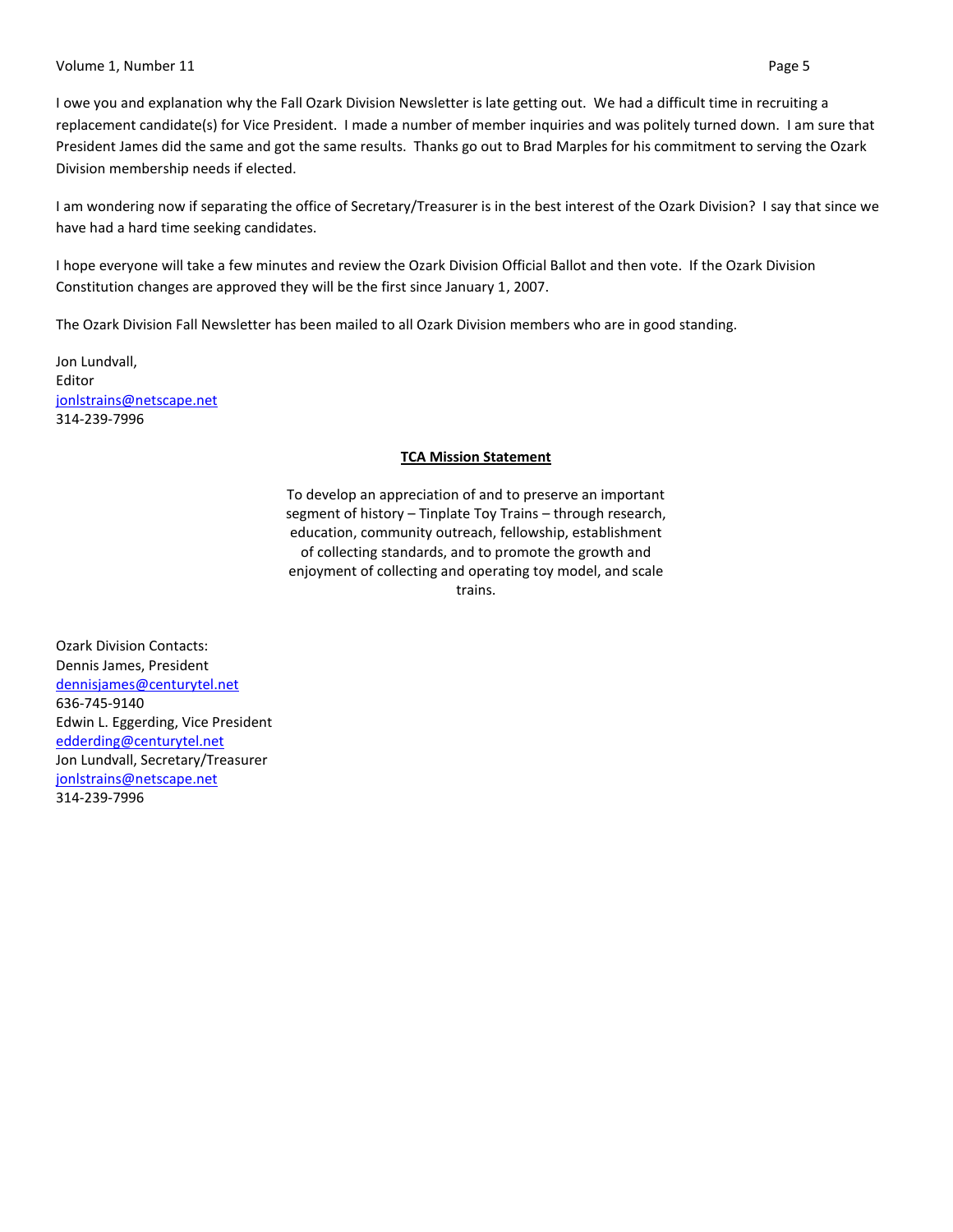# **MINUTES – ANNUAL MEMBERSHIP MEETING OZARK DIVISION SATURDAY, SEPTEMBER 20, 2014 THE POINTE, BALLWIN, MO**

1. Call to Order: Meeting called to order by President Dennis James at 9:15 am.

2. Opening Remarks: President Dennis James thanked everyone who took time to attend and participate in the business of the Ozark Division. President James opened the meeting with comments from the informal membership meeting was held during the Train Show on Saturday, March 29, 2014 at Immanuel Lutheran School, Olivette, MO. He said since there was no quorum there were no minutes from the annual membership meeting held on September 21, 2013. From the March meeting there was discussion that the office of Secretary/Treasurer should be separated into two offices, Secretary and Treasurer. A change to the Ozark Division Constitution and/or By-laws would be required. President James also commented on the annual Board of Directors Meeting held at the  $60<sup>th</sup>$  TCA National Convention. His full report appeared in the latest Ozark Division Newsletter. He said they had 2 days of meetings and a special meeting held just prior to the annual TCA General Membership Meeting. It was announced during the special meeting that several committee chairpersons have been relieved of their positions; Carol McGinnis, Library & Museum; Fred Hunter, Convention Guidelines and Jim Marski, Convention Cars, needless to say it was a surprise to everyone.

3. Roll Call of Officers & Directors President Dennis James Secretary/Treasurer Jon Lundvall Director David Osborn

It was determined a quorum was present.

4. Treasurers Report: Treasurer Jon Lundvall reported the Ozark Division had a balance of \$11,192.77 as of  $6/30/2014$  and that will be updated at the end of the 3 $^{rd}$  quarter (9/30/2014). Treasurer Lundvall reported that all income to the Ozark Division this year (2014) has come from membership dues collected and train show admissions (vendor table sales). The 59<sup>th</sup> TCA National Convention certainly had an impact on revenue, the sale of the TOFC, convention attire and the Ozark Division convention share were certainly a boost to income. The Ozark Division no longer has that income and will have to rely on membership dues and train show admissions. There was some discussion about the postage expense, explained that all TCA members within the Ozark Division have been sent newsletters regardless of member status. This has been an ongoing effort to keep all members informed about the activities within the Division. E-mail is used for Ozark Division members, only a few Ozark Division members do not have e-mail access. It was suggested that we stop sending Newsletters to those who do not join the Ozark Division. The miscellaneous expense was questioned; back service charges are included here. Business checking accounts have higher fees than personal accounts. Also used for train show change. Report was approved.

5. Membership Report: Secretary Jon Lundvall reported the Ozark Division membership was 165 (8/31/2014) down from the 2013 membership of 225. The 59<sup>th</sup> TCA Convention probably impacted the Ozark Division membership. The Ozark Division started 2014 with 506 TCA members residing within the boundaries. At the end of the second quarter (6/30/2014) that number had dropped to 435. That does not include the 10 new members through 6/30/2014. The Ozark Division has been complemented by National on our on-going retention efforts of notifying the members who are dropped. According to President James the Association is very concerned about the loss of membership as the Board has spent much time on that issue. TCA national membership stands at 25,564 for all classes of membership, regular 24,297, life 258, honor roll 1,009, and honorary 0, (6/30/2014) which is down from the previous year with a net loss of 2,259. It would appear new memberships haven't been able to wipe out the deficit. Report was approved.